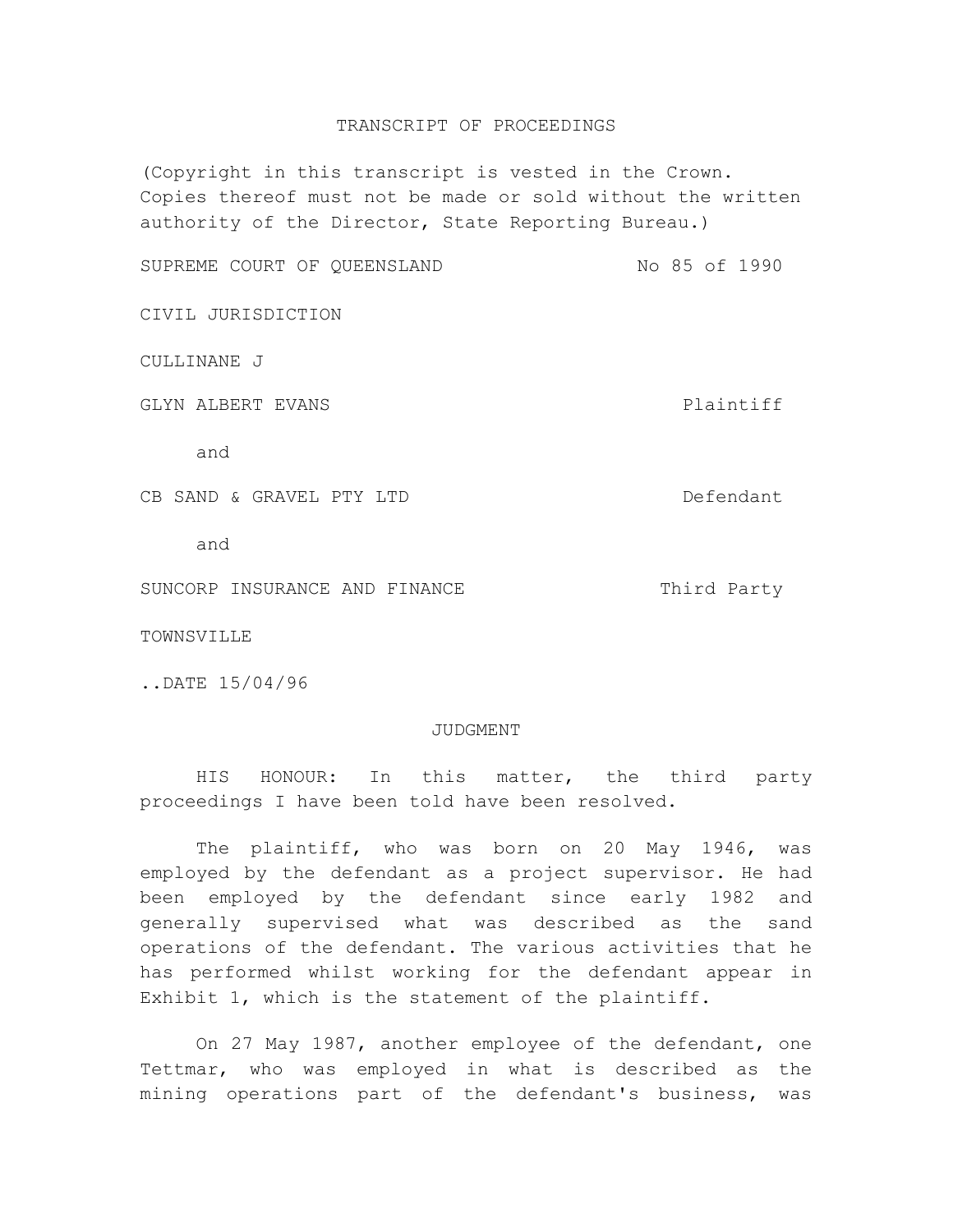operating a machine, the nature of which appears in Exhibit 10. It is described as an integrated tool carrier. At the time, Mr Tettmar was using the machine to place a load on a loader. The item which was being moved was a switchboard about 500 kilograms or more in weight. A co-employee, one Mollenhagen, was assisting him in doing this.

I am satisfied from the evidence that the tool carrier, whilst enabling the load attached to it to be manoeuvred, did not provide the same degree of manoeuvrability that would have been provided by a crane. The tool carrier had its arm extended to the point which Mr Tettmar marked on Exhibit 10.

It appears that as he attempted to place the switch box on the trailer in a somewhat congested area, it became stuck. The plaintiff was in the vicinity and saw what was happening, and got up onto the back of the trailer, standing in the position which he describes in evidence, and attempted to assist the other employee to move the switch box clear of whatever it was caught on so that it could be put in its place on the trailer.

There is some confusion as to precisely what occurred immediately prior to the load falling. Mr Tettmar, in evidence, said that Mr Mollenhagen and the plaintiff were on the back of the low loader and at that point, he had taken the tension off the chains. He said that one or both of them were shaking the load endeavouring to get it free, and he himself was, to use his words, "jiggling the load around".

As I understand the effect of his evidence, he, whilst keeping the load under tension, attempted to move it free and that he would, in the course of doing this, release the tension to see whether the load would fall free onto the trailer. I also understand him to say that the plaintiff and Mr Mollenhagen were assisting also to try and move the load free and that in the course of this activity, the load suddenly fell. He was asked at one time: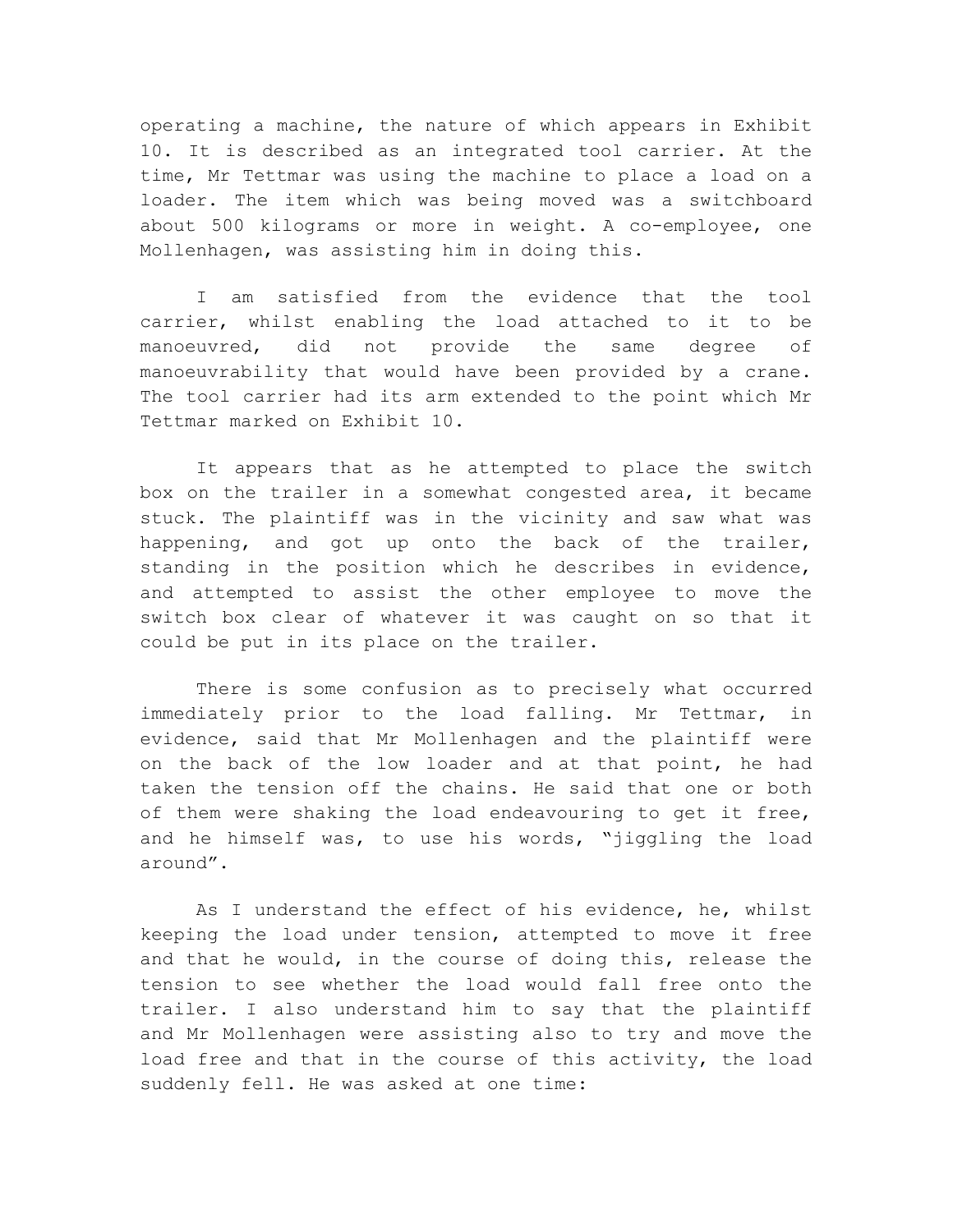"Was somebody shaking it?-- Well, I was shaking it with the crane to start with, then we stopped and they, or one of them, must have been Russell - that is, Mollenhagen was shaking it to get it in or whatever, but it was like I say, I let the weight off and all of a sudden it went. Whether they were shaking it or not, it was all over and done with".

## I asked him:

"You let the weight off and it went?-- Yeah, well whether I let the weight off the crane and they were sort of looking at it, and whether someone pushed it or kicked it or what, and it just all of a sudden went and Glyn went up the side and people running round to see if he was all right and that was it."

He was asked:

"How long had there been people, if you like, around jiggling around with this load before it went?-- Oh, it would have been only a few minutes.

And did you let the weight off while they were doing that?-- Well, yeah, I think so, yes, otherwise it wouldn't have moved it you had the weight on it".

My attention was drawn to another passage where he said:

"Well, we were letting it down and as you're letting it it would stop, but I was still coming down so there was no weight on the chains and they shoved it, or one of them shoved it and it went".

The plaintiff, who I am satisfied has little clear recall of precisely what happened at the time the load became free said, and I accept this, that the chains when he observed the load weren't just lying on top of it. He said he thought that it would probably drop two or three inches. I asked him:

"You thought there was sufficient tension on it, did you, to prevent it dropping all the way down?-- All the way down".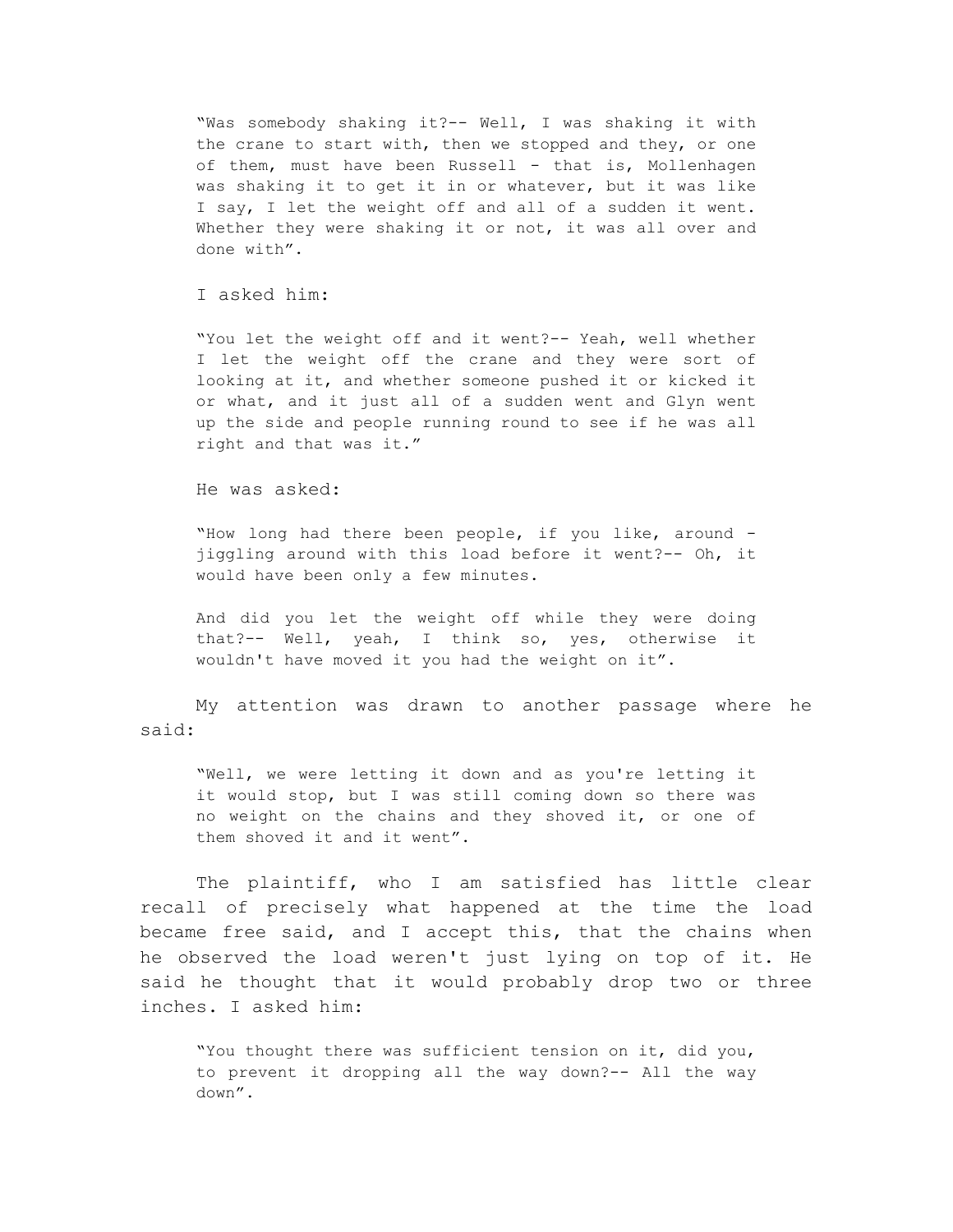However, he acknowledged he did not have any clear recall of what the position was.

The allegations against the defendant are to be found in paragraph 10. They can be summarised as follows. Firstly, there is an allegation that Mr Tettmar, who I am satisfied was an employee of the defendant, failed to exercise proper control over the integrated tool carrier and let the load drop at a time when he ought to have realised that it was dangerous to the plaintiff and Mollenhagen to do so.

There is also an allegation that the defendant was guilty of a breach of duty to the plaintiff in using the integrated tool carrier to lift the electrical switchboard cabinet when it was not suited to the job.

As I have said, whilst I am satisfied the evidence does suggest that it did not have the high degree of manoeuvrability as a crane, it is, I think, not possible to reach any conclusion adverse to the defendant on that issue on the state of the evidence which essentially comes from Mr Tettmar. There is no doubt that there was a level of manoeuvrability although not as extensive as that of a crane. It is not possible to conclude that the use of a crane would have avoided the incident, and I am not prepared to make a finding on this basis.

However, it does seem clear to me that Mr Tettmar was guilty of negligence. He ought to have realised that it was clearly dangerous to the plaintiff and Mr Mollenhagen for him to have the tension off the load at the time whilst they were jiggling the load free, at least to the extent of enabling the load to fall. He should have waited until he was given some type of signal that the load was free and that it could be released.

I find that the defendant was negligent because of the failure by Mr Tettmar to exercise reasonable care in the management of the integrated tool carrier in the respect that I have just mentioned.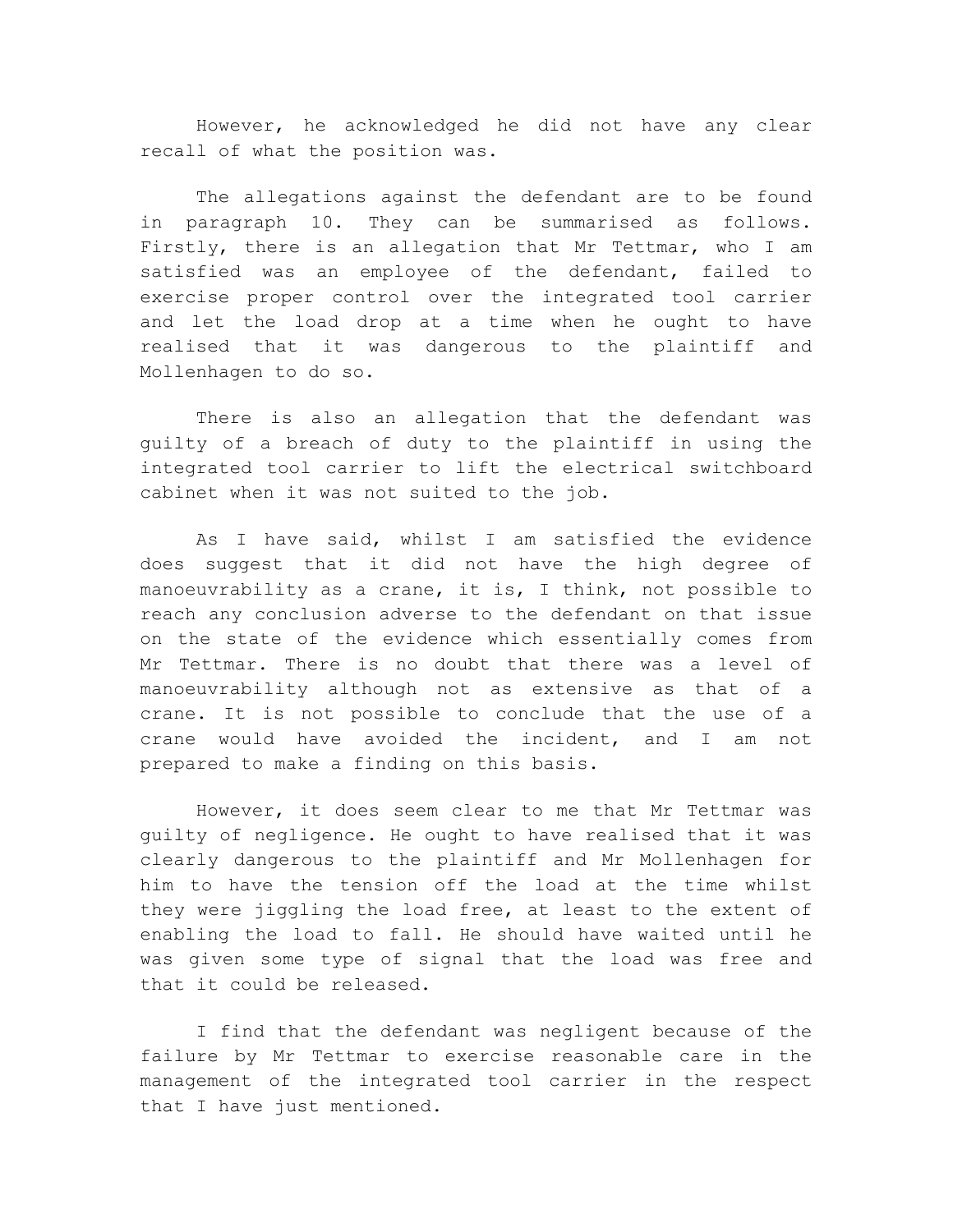I think that it is a reasonable inference, given the evidence of Mr Tettmar as to what he observed and the plaintiff's evidence that, as a result of the sudden falling of the load, the plaintiff either was struck some sort of glancing blow by the load, or that he lost his balance, or in some other way the sudden falling of the load caused him to fall and sustain an injury.

There are allegations of contributory negligence. These were pressed upon me upon the basis that the plaintiff, having a position of responsibility with the defendant, and having some degree of responsibility within the ambit of his position for safety matters, should not have got onto the back of the trailer and assisted in the task.

As I have said, I am satisfied that the employees who were carrying out the work were from a different part of the defendant's operations, and that the plaintiff endeavoured to assist them when he observed the difficulty that they had encountered.

His evidence was, and I accept, that he simply did this without adverting to the risks associated with the task. I have already found that it was as the result of Mr Tettmar's failure to keep the load under tension so as to prevent it dropping to the surface of the trailer that the plaintiff was injured. I think that a distinction has to be drawn when considering questions of contributory negligence between what does in fact constitute a failure to take reasonable care for one's own safety and what amounts to inadvertence, inattention or misjudgment on the other hand.

In this case, the plaintiff saw co-employees having difficulty, and endeavoured to assist. The situation was one which arose on the spur of the moment, and I am satisfied that the plaintiff did not really turn his mind to any risks including, of course, the risk which realised itself and it does not seem to me that the defendant has made out the allegation of contributory negligence.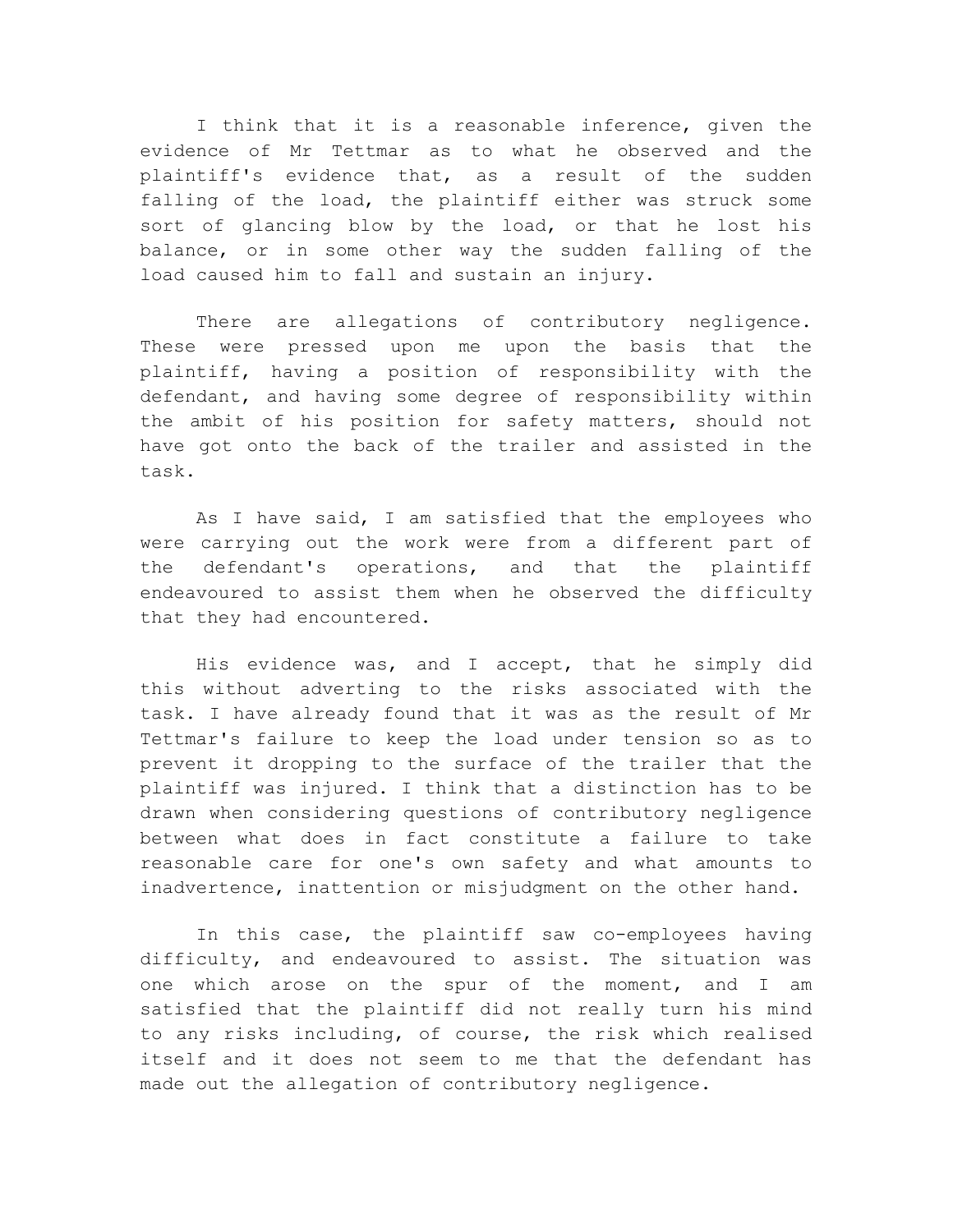As I have said, the plaintiff's conduct might be characterised as inadvertent, but it does not, in my view, amount to a failure to take care for his own safety, and I find against the defendant on this issue.

The plaintiff was born on 20 May 1946. His employment history is set out in Exhibit 1. He was employed at the time of the accident as a project supervisor and had worked with the defendant since early 1982. In the course of that employment, he had performed a number of tasks including driving machinery and operating plant.

In the accident, he sustained a fractured odontoid peg. A halo was applied and kept in place until the fracture united. The plaintiff now complains of restriction of movement in the neck and of pain and also associated headaches. He demonstrated in the witness box what he said were the restrictions of movement of his cervical spine.

Whilst giving evidence before me, he sat with his head in a normal position and there was no apparent difficulty with his neck or movements of the cervical spine, however, the impression I have, which is reinforced by the evidence of Dr Douglas, is that within the range of movement that he has, he is able to move his neck freely and without pain.

After the removal of the halo, he wore a cervical collar for about two months. Upon his return to work, he originally performed light work until about October 1987, when he returned to the sand plant and resumed his normal work. He says that initially he could not do a good deal of this work, and was restricted because he could not sit in machines for very long or climb into plant and machinery.

Early in 1988 and March 1989, the plaintiff, at the request of his employer, made a number of trips to gold mining sites in Papua New Guinea. The details of these are set out in a schedule to Exhibit 1. I had evidence from Mr McPherson that the plaintiff was regarded as a valuable employee, and that it was only when necessary that he was asked to go to Papua New Guinea because of his value to the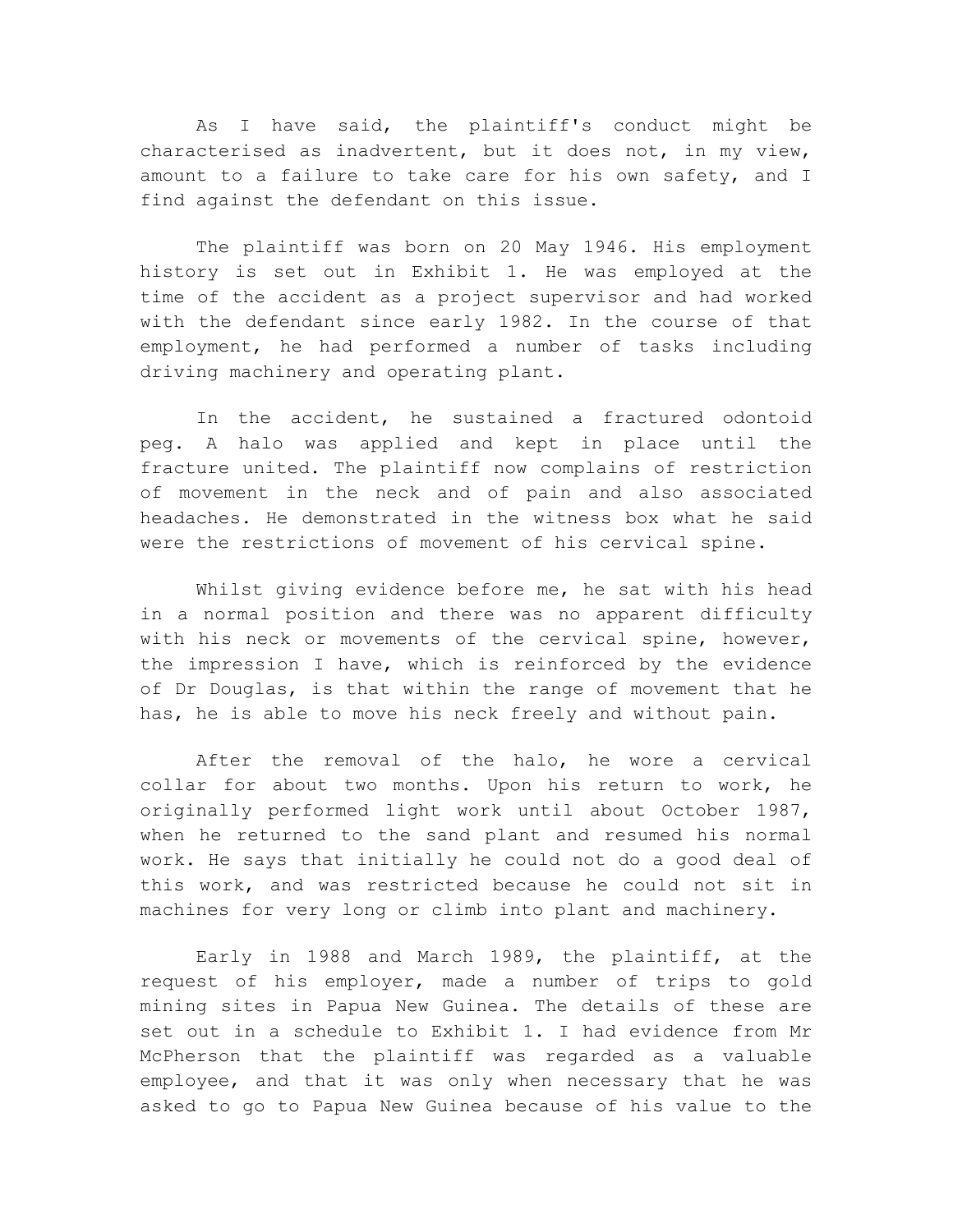defendant here. Mr McPherson was the manager of the defendant at all relevant times.

The workload on the mining sites was a good deal heavier than that in which the plaintiff was engaged in Townsville because it was necessary for him to attend to anything that was required at any time, although the evidence suggests that nationals of Papua New Guinea were required to be employed to drive and operate plant and machinery.

In March of 1989, the plaintiff, who had been scheduled to return home and who had arranged with his wife to go on holidays, was told that he had to remain at one of the sites. This, not surprisingly, led to some unhappiness on his wife's part, and an argument between the plaintiff and his employer.

The plaintiff says that at that time, he was finding the work heavy going and he says that the constancy of it was having some effect upon his health. Upon his return, he was not asked to go back to Papua New Guinea, although he said that he would have gone if asked.

In 1989, the defendant's sand operations were taken over by CSR Limited, and plaintiff at that time became an employee of CSR and has remained there since. The plaintiff has what can be described as an excellent work record, having had virtually no time off work apart from the period following his accident and until his return.

The plaintiff had, many years ago, sustained serious injuries in an accident which involved a collision with a train. He had multiple fractures to the lower part of his body, back, legs and feet, and a bruised lung. He says that although he had occasional lower back pain, the consequences of this accident did not interfere with his capacity to work, something which I think is borne out by the evidence, notwithstanding that it would appear he did from time to time make some complaints about his difficulties in that regard. I have an affidavit of Mr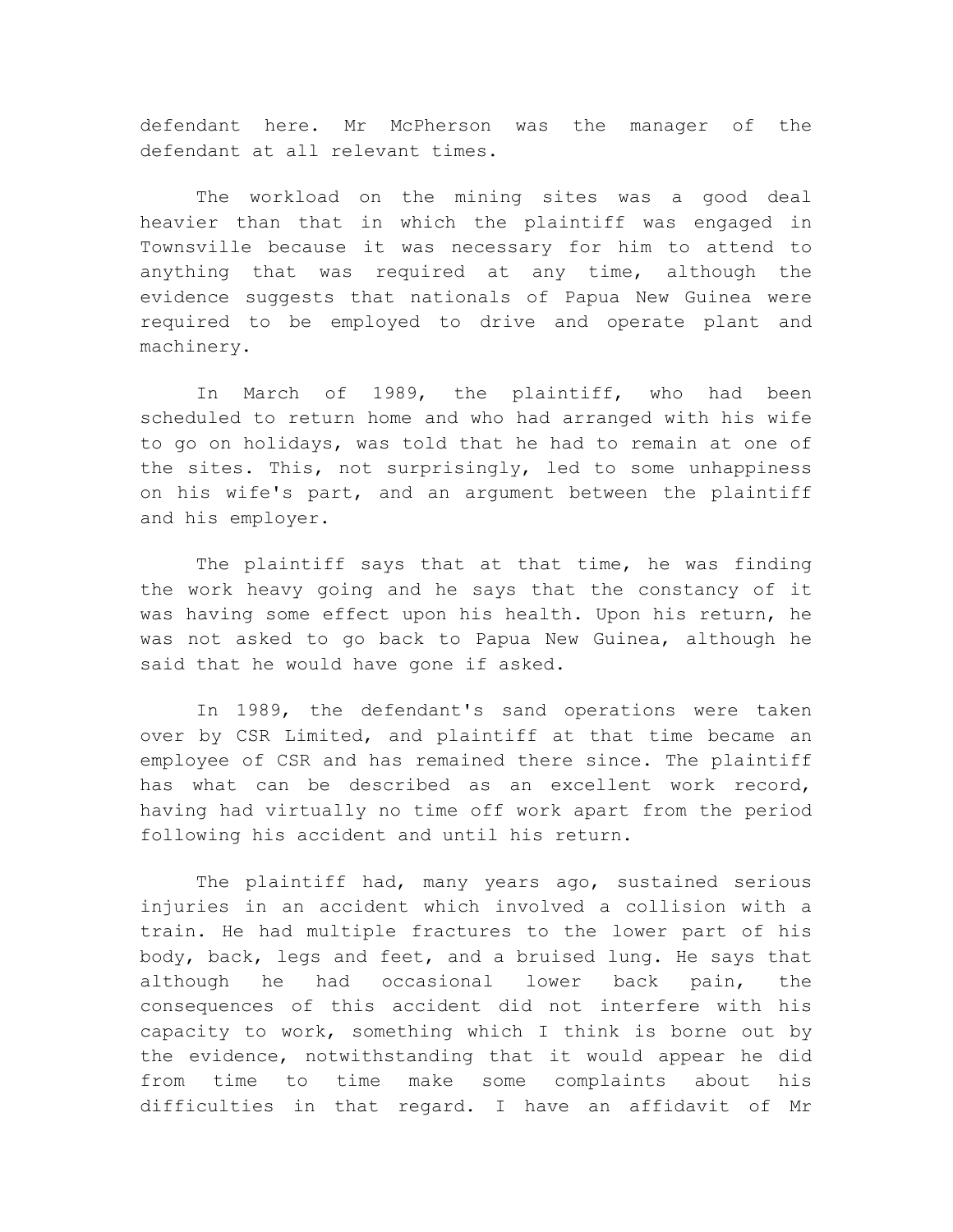McPherson which was tendered and which is Exhibit 13 which refers to this.

He is described as a plant manager with CSR Limited, but says that his responsibilities include a lot of external supervision including attention to environmental aspects of the operation. He says that this means that he is out and about and on site much more than he had to be previously. He says that he has difficulty bending over a desk or performing any task which involves bending.

He makes some complaints to doctors of some involvement of his arm, but the evidence, in my view, does not bear out any relationship between this and injury sustained in the accident. I had evidence from him as to the pain and restrictions which he suffers as a result of certain activities, and the limitations that these impose upon him generally.

I heard evidence from Dr Watson, a specialist in rehabilitative medicine, and I also had evidence from Dr Douglas, Dr Lewis and Dr Low, all of whom are orthopaedic surgeons. Dr Douglas was called by the defendant.

I was shown some videos in which the plaintiff was engaged in activity which included attending generally to the detailing of a vehicle, apparently preparatory to its sale, and also performing some work in the garden. On some of these occasions, the movement of his cervical spine appears to be somewhat freer than what the plaintiff described in evidence here, and what the medical evidence as to the limitations observed would suggest. On occasions, he is shown as turning his head somewhat further than I had understood he could, and on one occasion, he is shown as looking up and to the side somewhat sharply.

I am satisfied that the plaintiff is a man who endeavours to do the best he can within his disability, and endeavours to live life as normally as possible. I accept the evidence of Dr Douglas that the videos would suggest that the range of the plaintiff's cervical movements are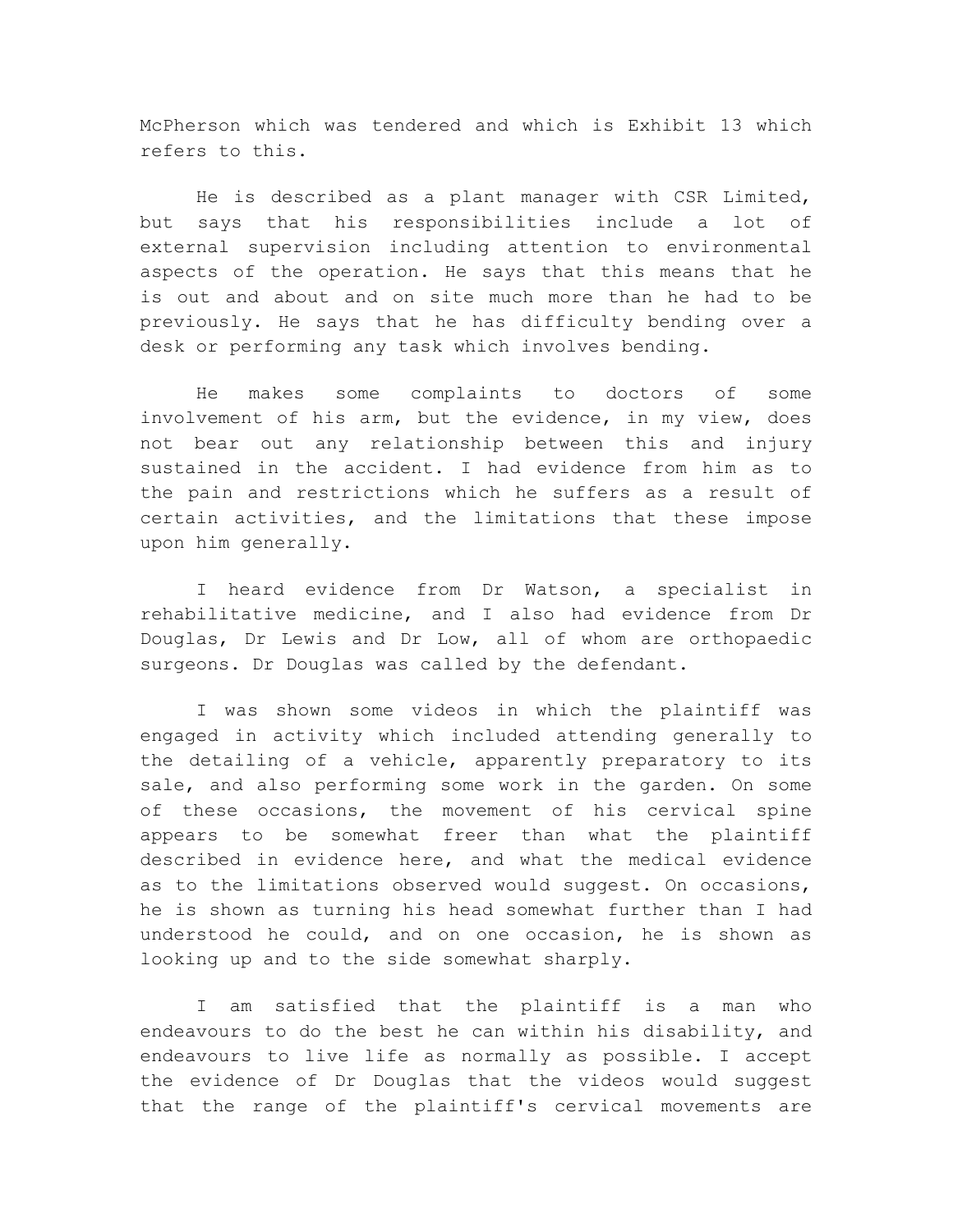somewhat greater than he had been led to believe. However, overall I generally formed a favourable impression of the plaintiff's veracity, and I accept the evidence of Dr Douglas that he has significant restrictions of cervical movement, although, as I have said, not quite as great as he had previously claimed.

I accept that these restrictions would exclude him from performing work which involved either wholly or substantially the driving or operation of plant and machinery or other strenuous work.

There is some evidence of degenerative changes at the level of C6/C7, and there is some dispute between Dr Watson and Dr Douglas as to the appropriate interpretation to be placed upon x-rays taken in 1987 compared with x-rays taken now. Dr Watson suggests these show degenerative changes having progressed in the meantime, and that this is a result of the accident. However, in relation to this, I prefer the evidence of Dr Douglas that they do not reveal any change. I also accept the evidence of Dr Douglas that the plaintiff's cervical condition resulting from the accident will not deteriorate, and that to the extent that there has been any increase in symptoms in the last 18 months as the plaintiff suggests, this is as a result of other causes.

The evidence would suggest that the plaintiff will be able to manage the work which he presently performs until a normal retirement age. However, the plaintiff has lost the capacity to engage in occupations which he previously could engage in. If he lost his present employment, this would significantly limit what he could do, and on the evidence, I think it fair to conclude that he has probably lost an advantage he may otherwise have had within his present employment to perform heavy and strenuous work.

The evidence suggests that the defendant and the present employer carry out work in remote areas on mining sites. The plaintiff has been able to perform this work for the defendant, and I am satisfied that the primary reason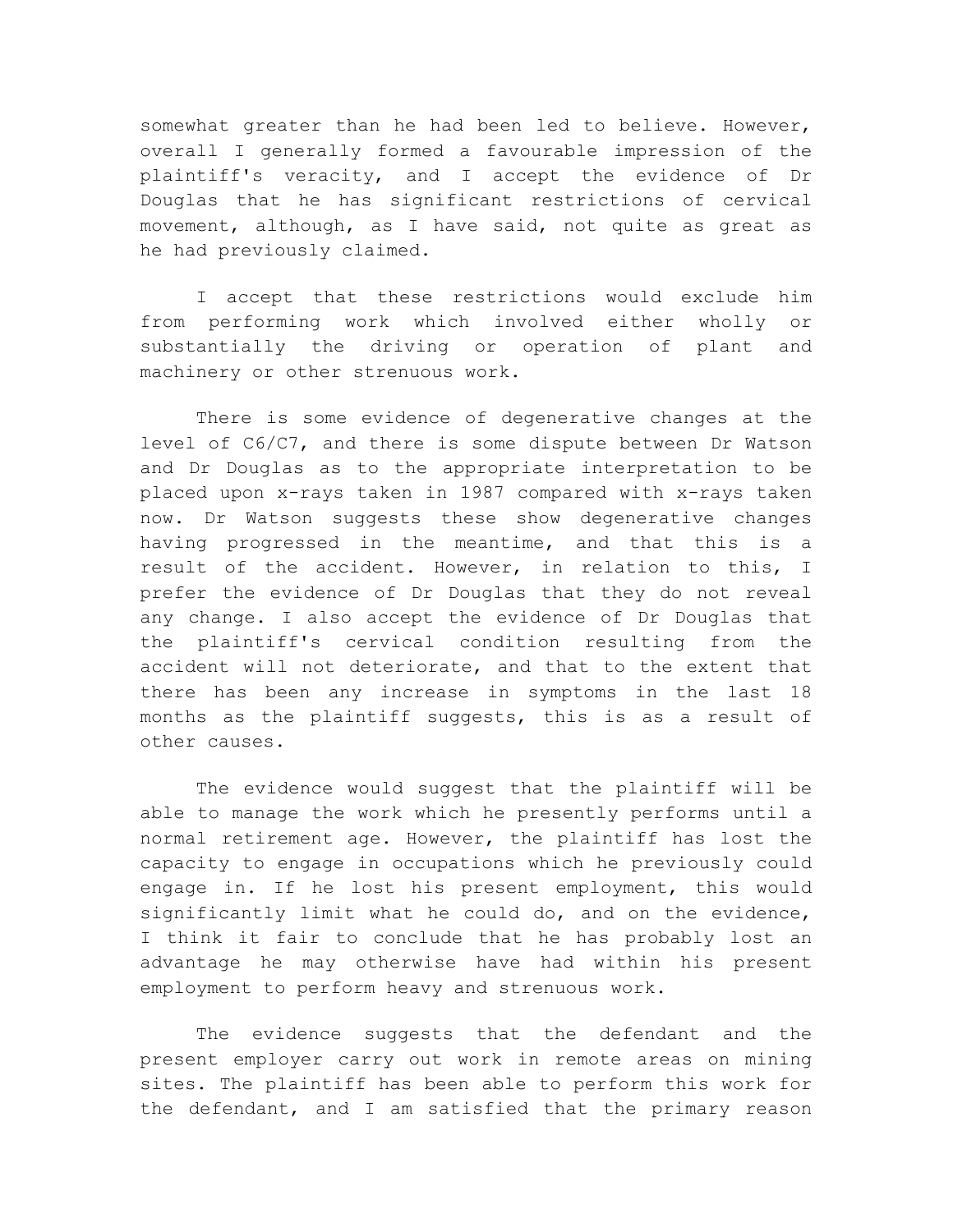for his ceasing to do so was because of the problems it gave rise to in terms of the family relationship.

Nonetheless, I think it would be unreasonable not to make some allowance for the fact that, where work of this kind is involved involving strenuous activity and significant driving of machinery, the plaintiff would not be able to do it, or at any rate, would not be able to do it as well as he previously could. The extent to which this would be a disadvantage would, of course, depend upon the extent to which this sort of activity would be required of him. The evidence on the subject is quite sketchy, and the best I think that can be done is to make some modest allowance for any disadvantage which the plaintiff suffers in this regard.

It seems to me, the significant problem which the plaintiff suffers so far as his capacity to earn an income is concerned is that he would be excluded from some of the employments which he has previously engaged in in the event it became necessary for him to seek employment, and I think that some significant allowance has to be made for this.

In my view, the plaintiff is a man with a good work record and could be expected to work longer than the average employee, and I take this into account when I come to make an assessment of future economic loss.

I assess the plaintiff's general damages in the sum of \$40,000. Of this, I ascribe some \$20,000 to the past. I allow interest at the rate of two per cent per annum for six years, producing a figure of \$2,400.

I have before me figures which are the basis for the claims in respect of past and future economic loss. It is difficult, I think, to identify any basis upon which, so far as the past is concerned, any mathematical approach can be adopted.

There is agreement that the sum of \$3,071.98 should be allowed as representing loss of income in substitution for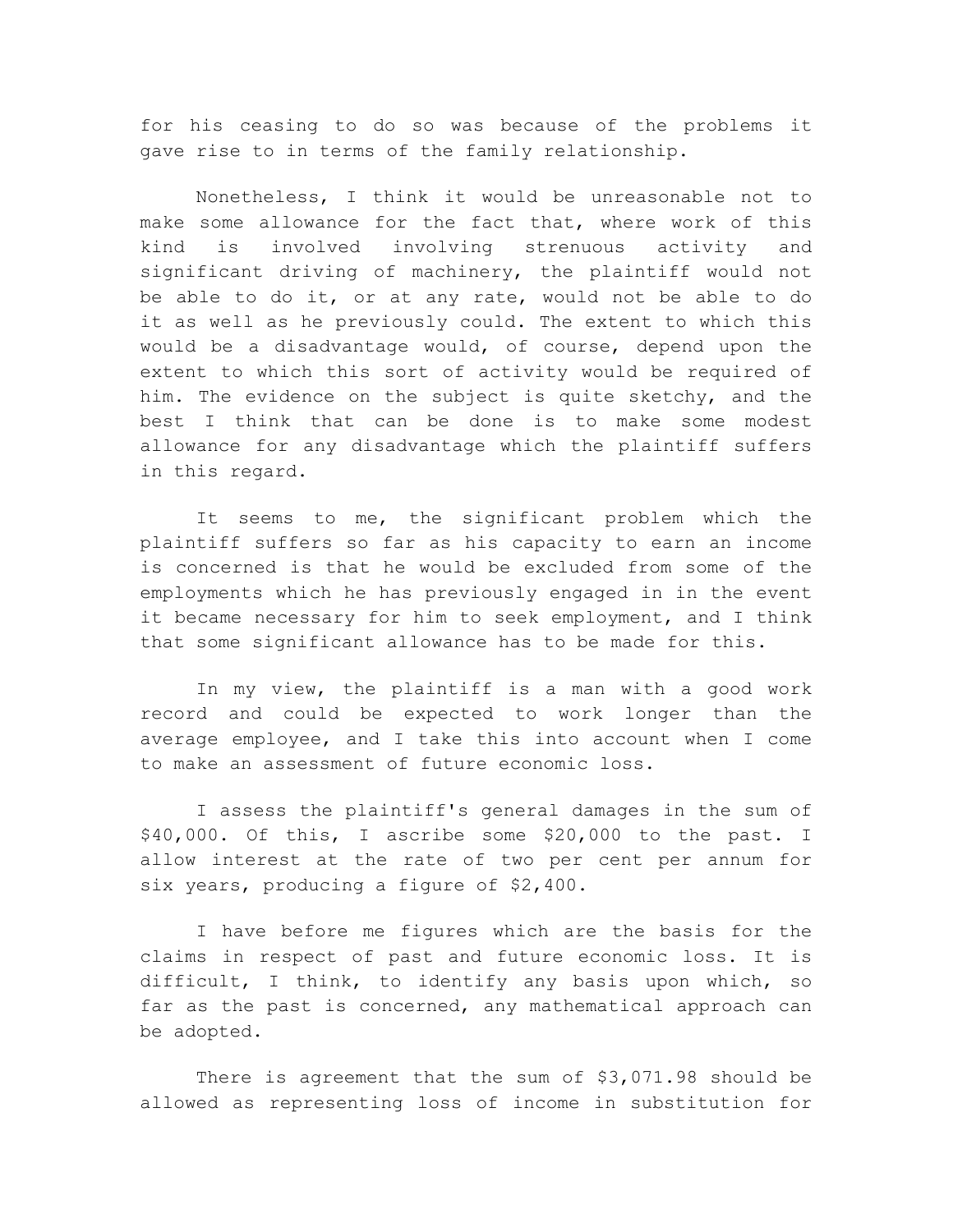which he received payments from the Workers' Compensation Board.

As I have said, I think that some modest allowance should be made for the disadvantages that I have already referred to within the employment with the defendant firstly, and with the present employer. It is impossible to do anything more than allow a modest figure in the state of the evidence as it presently stands.

I allow for the sum of past economic loss, including the sum of \$3,070, the sum of \$7,500. I allow interest on the sum of \$4,430 for three years at six per cent per annum producing a figure of \$797.40.

So far as future economic loss is concerned, I have already referred to the factors which are relevant to this. No mathematical calculation is possible. The plaintiff has to be compensated for the loss of capacity to engage in some occupations because of his limitations. At present he is in secure employment. The assessment will reflect the fact that the plaintiff is now almost 50 and I think it reasonable to assume that, but for the accident, his work activities would have tended as time went on, to the lighter rather than the heavier.

Nonetheless, allowance has to be made for the loss of opportunity to earn income in these capacities and also for the disadvantage which I have already referred to and which I think the evidence identifies but for which, on the state of the evidence, only a modest allowance should be made.

I assess the plaintiff's future economic loss in the sum of \$40,000. I allow special damages in the sum of \$1,347.15, and I allow a component of \$40 by way of interest on this. There is a claim for future pharmaceutical expenses, but the evidence that I have accepted would not permit the plaintiff to recover that from the defendant.